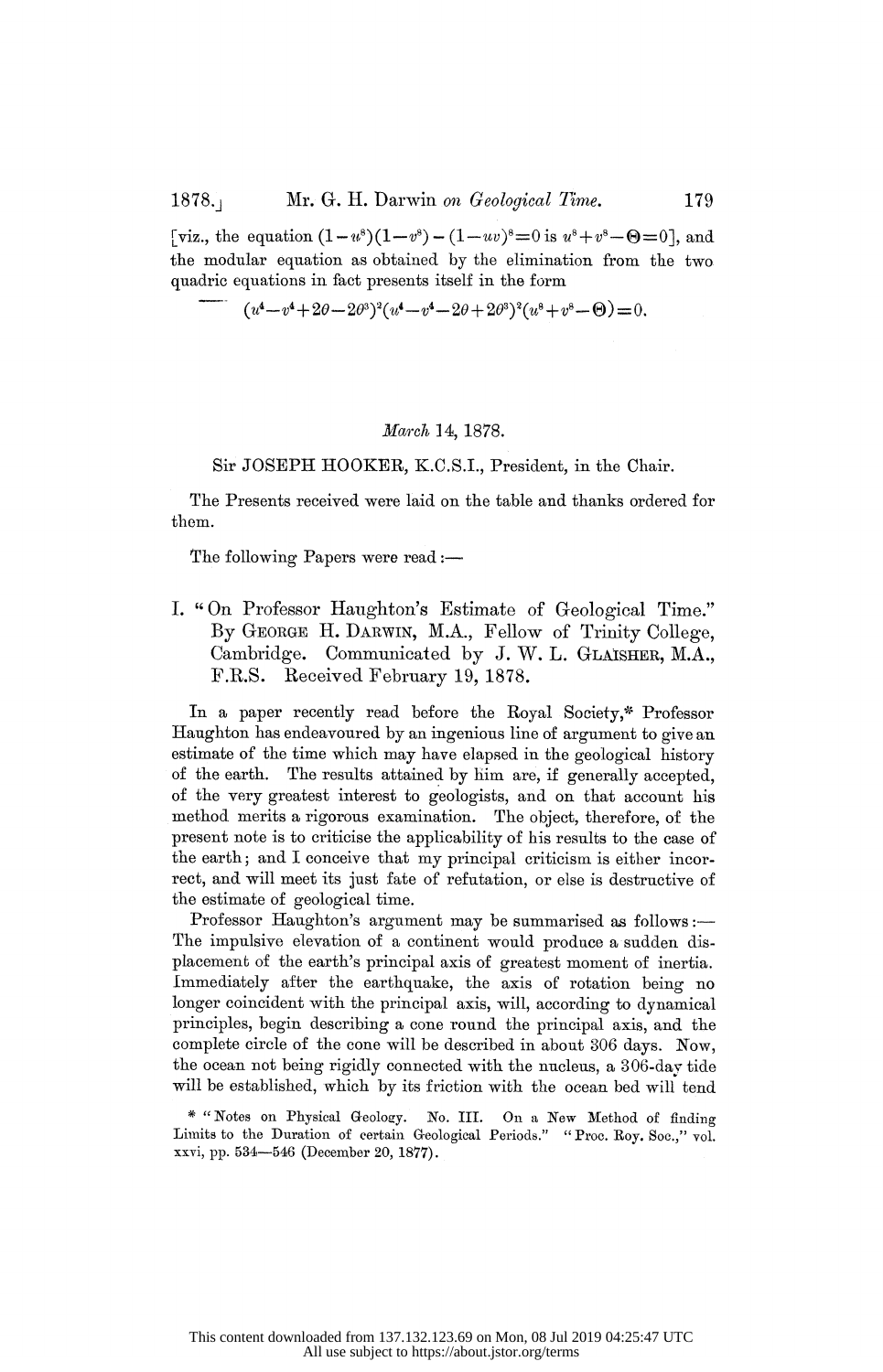to diminish the angle of the cone described by the instantaneous axis round the principal axis: in other words, the "wabble" set up by the earthquake will gradually die away.

Then by means of Adams and Delaunay's estimate of the alteration of the length of day, which is attributed to tidal friction, Professor Haughton obtains a numerical value for the frictional effect of the residual tidal current. He then applies this to the 306-day tide, and estatute diameters. The modern approx and to do the 500 as absences the sine required to reduce a mussic or given to any given extent.<br>He is of opinion that if, at the present time, the instantaneous axis

of rotation of the earth were describing a circle of more than  $10$ feet in diameter at the earth's surface, then the phenomenon could not the present time, and the present may have one of the present may have one of the angle of the angle of the set of the set of the set of the set of the set of the set of the set of the set of the set of the set of the set escape de absence of any such inequality he concludes, after numerical calculation, "if Asia and Europe were manufactured *per saltum*, causing a sudden displacement of the axis of figure through  $69$  miles, that this event cannot have happened at an epoch less than  $641,000$  years before  $\alpha$  displaced the axis of  $\alpha$  figure through  $\alpha$  and  $\alpha$  through  $\alpha$  the radius  $\alpha$ the present time, and that this event may have occurred a between two successive convulsions;  $\mathbf{H}_{\text{max}}$  and, secondly, the case of conventions; the case of case  $\mathbf{H}_{\text{max}}$ 

me then passes on to consider the case where the elevation vakes place by a number of smaller impulses instead of by one large one. He treats first the case of " $69$  geological convulsions, each of which displaced the axis of figure through one mile," and where " the radius of the wabble" is "reduced from one mile to 5 feet in the interval between each two successive convulsions;" and, secondly, the case where "the increase of this radius is exactly destroyed by friction during each wabble, so that the radius of 5 feet continues constant."

In the first case he finds that the total time occupied by the manufacture of Europe and Asia is  $27\frac{1}{2}$  millions of years, and also that "no geological change, altering the position of the axis of figure through one mile, can have taken place within the past  $400,000$  years." And in the second case, he finds that the same elevation would occupy  $4,170$  millions of years. A little lower he adds: "It is extremely improbable that the continent of Asia and Europe was formed per saltum, and therefore our minor limit of time is probably far short of the reality." position to another to another to another it is by no means necessary it is by no means necessary in the inter-

It appears from these passages that Professor Haughton is of opinion that a succession of smaller impulses at short intervals will necessarily increase the radius of the "wabble;" but it is not very clear to me<br>whether he means that the radius of the "wabble" would be the same by whatever series of impulses the principal axis was moved from one position to another. Now, I conceive that it is by no means necessary that a second impulse succeeding a first should augment the radius of the "wabble;" it might, indeed, annihilate it. I admit that by properly timed impulses the radius of the "wabble" might be made as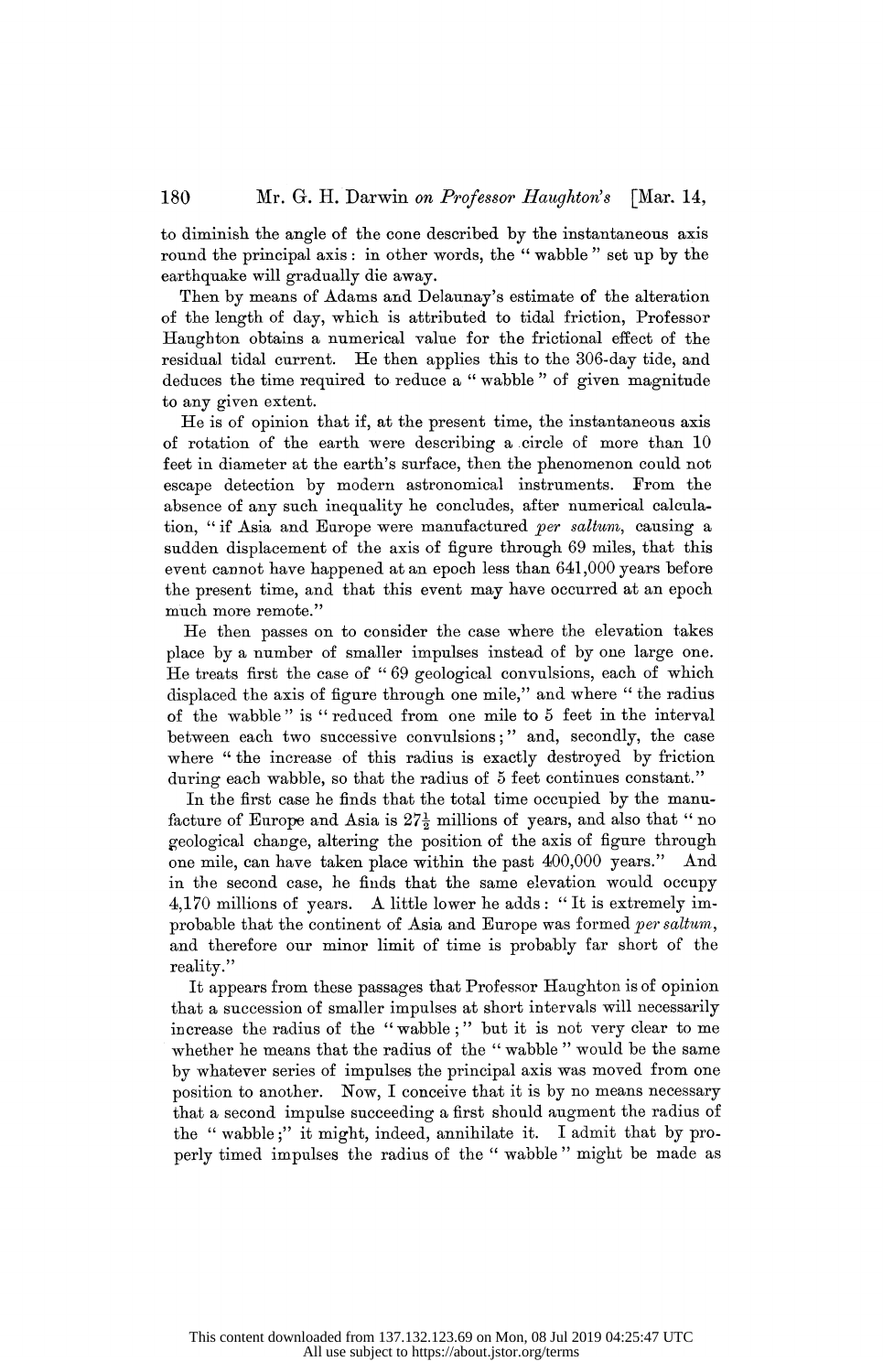great as if the whole change took place by a single convulsion. But where the impulses take place at hazard there will be a certain average effect on the radius of the "wabble," which, as far as I can see, Professor Haughton makes no attempt to determine. It seems, therefore, an unjustifiable assumption that sufficient time must elapse between the successive impulses to reduce the radius of the "wabble" to 5 feet, for if the impulses took place more frequently they might tend to some extent to counteract one another. If this assumption is unjustifiable, then Professor Haughton's estimate of time falls with it.

In my paper on the "Influence of Geological Changes on the Earth's Axis of Rotation,"\* I have considered the effects of a slow continuous distortion of the earth. The results there attained would, of course, have been identical, had I considered the effects of a series of infinitely small and infinitely frequent earthquakes. I presume Professor Haughton will agree with me in thinking this supposition  $\frac{1}{2}$  was conserved to be detected as the suppose that the detected as the detected as the detection of  $\frac{1}{2}$ which he nottileted

which he postulates.<br>I will now show, from the results of my paper, that *without calling* in any effects whatever of tidal friction, Asia and Europe might have been gradually upheaved in  $19,200$  years, without leaving any " wabble " sufficiently large to be detected astronomically, and, moreover, that at no time during the elevation could the "wabble" have been detected had astronomers been in existence to make observations; and further, that under certain not improbable suppositions, this estimate of time may be largely reduced. Let  $a$  be the angular estimate of time may be largely reduced. Let  $a$  be the angular velocity of the principal axis relatively to the solid earth, arising from the continuous elevation of the continent;  $n$  the earth's angular velocity of rotation; C, A the greatest and least principal moments of  $\alpha$  and touches the meridian along which the principal axis is isomorphic. inertia of the earth; and  $\mu = \frac{1}{\Lambda}n$ .

> Then, in section 2 of my paper, I show that the extremity of the instantaneous axis describes a circle at the earth's surface in  $306 \text{ days}$ , and that this circle passes through the extremity of the principal axis, and touches the meridian along which the principal axis is travelling with velocity  $\alpha$  in consequence of the postulated geological change. Strictly speaking, the curve described by the instantaneous axis, is a trochoid, because the circle travels in the earth along with the principal axis; but the motion of the circle is so slow compared with that of the instantaneous axis along its arc, that it is more convenient to say that the instantaneous axis describes a circle which slowly changes its position. It must be noticed that this circle is unlike the "wabble" considered by Dr. Haughton, inasmuch as the extremity of the principal axis lies on its arc instead of being at its

<sup>\* &</sup>quot;Phil. Trans.," vol. clxvii, pt. I, p. 271.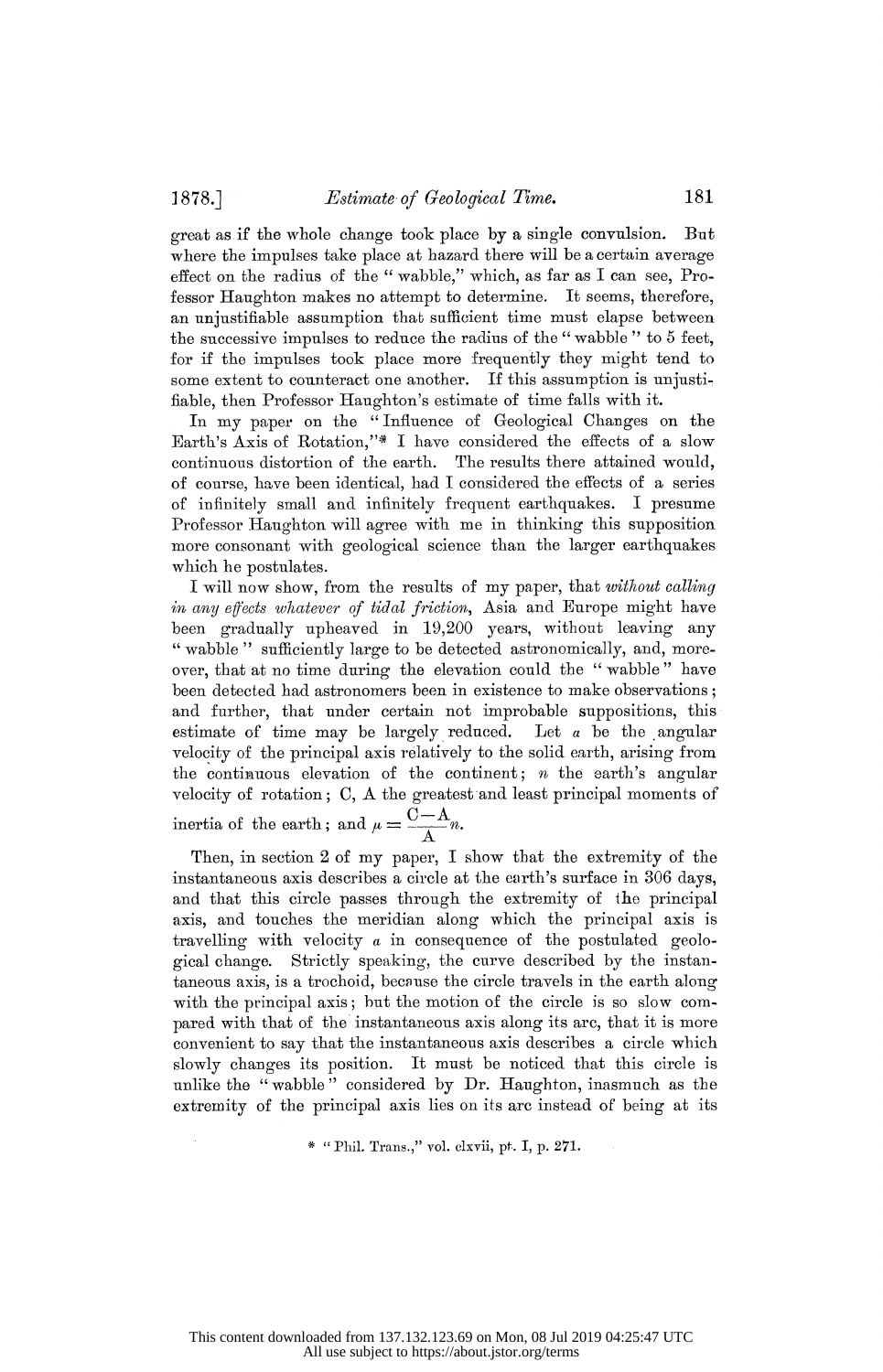control It is also shown in the same section that the diameter of the with suppose that the extreme that the extreme that the unamelect of the country. The is also shown in the same second that the unamelect of the circle is equal to  $\frac{2a}{\cdots}$ 

> I will now suppose that the geological changes begin suddenly from rest, and proceed at such a rate that the variations in the position of the principal axis are imperceptible to astronomical observation. 1 will suppose, therefore, that the extremity of the instantaneous axis is never more than 5 feet distant from the extremity of the principal axis. Now, 5 feet at the earth's surface, subtends very nearly  $0.05$ " at Now, 5 feet at the earth's surface, subtends very nearly  $05''$  at as. Trow, o rece at the earth's surface, subtends very hearty of  $\frac{2a}{\mu}$ <br>e earth's centre, and, therefore, to find a on this supposition,  $\frac{2a}{\mu}$

must be put equal to 05".<br> $\mu$  is an angular velocity of 360° in 306 days, and if we wish to express  $\alpha$  in seconds of arc per annum,  $\mu$  must be expressed in those units, and  $0.05$ " must be expressed in circular measure. Thus

$$
a = \frac{1}{2} \times 0.6 \times \frac{\pi}{648000} \times 360 \times 60 \times 60 \times \frac{365.25}{306}
$$
  
=  $\frac{18.263}{306} \pi = \frac{3}{16}$  very nearly.

Therefore  $g$  is an angular velocity of  $1^{\circ}$  (or 69 miles) in 10,000 measure Therefore, a is an angular velocity of  $1^{\circ}$  (or 69 miles) in 19,200 years.<br>But according to Professor Haughton, 69 miles is the displacement

But, according to Professor Haughton, 69 miles is the displacement of the earth's principal axis, due to the elevation of Europe and Asia: hence, at this rate of elevation, Europe and Asia would have been<br>heaved up in 19,200 years. meaved up in 19,200 years.<br>Now if the elevation he supposed to step suddenly than the in

Now, if the elevation be supposed to stop suddenly, then the in-<br>etertaneous axis connot at the time of the steppers, he were the stantaneous axis cannot, at the time of the stoppage, be more than 5 feet distant from the axis of figure, and it may even be coincident<br>with it. Therefore the stoppage cannot set up a "wabble" of more Therefore the stoppage cannot set up a " wabble" of more than 10 feet in diameter, and it may set up none at all. But even this maximum "wabble" of 10 feet, would, according to Professor Haughton, be imperceptible, and  $\dot{a}$  fortiori the circle of 5 feet in diameter, described in the course of the elevation, would be imperceptible.<br>On any of the following suppositions, the elevation might be much

 $t_1 = \frac{1}{2}$  or  $t_2 = \frac{1}{2}$  the upheaval of the upheaval of  $\frac{1}{2}$  and  $\frac{1}{2}$  and  $\frac{1}{2}$  and  $\frac{1}{2}$  and  $\frac{1}{2}$  and  $\frac{1}{2}$  and  $\frac{1}{2}$  and  $\frac{1}{2}$  and  $\frac{1}{2}$  and  $\frac{1}{2}$  and  $\frac{1}{2}$  and  $\frac{$  $\frac{1}{4}$ 

 $(1.)$  The stoppage of the elevation to take place at a time when the instantaneous axis is separated from the principal axis by a small angle.

 $(2.)$  The elevation partly counterbalanced by simultaneous elevations in other parts of the world, so that the upheaval of Europe and Asia would not displace the pole of figure by so much as 69 miles.

(3.) The elevation partly or altogether produced by the intumescence of the strata immediately underlying those continents. (See Part VI of my paper above referred to.)

(4.) The elevation not uniform but more rapid in the earlier